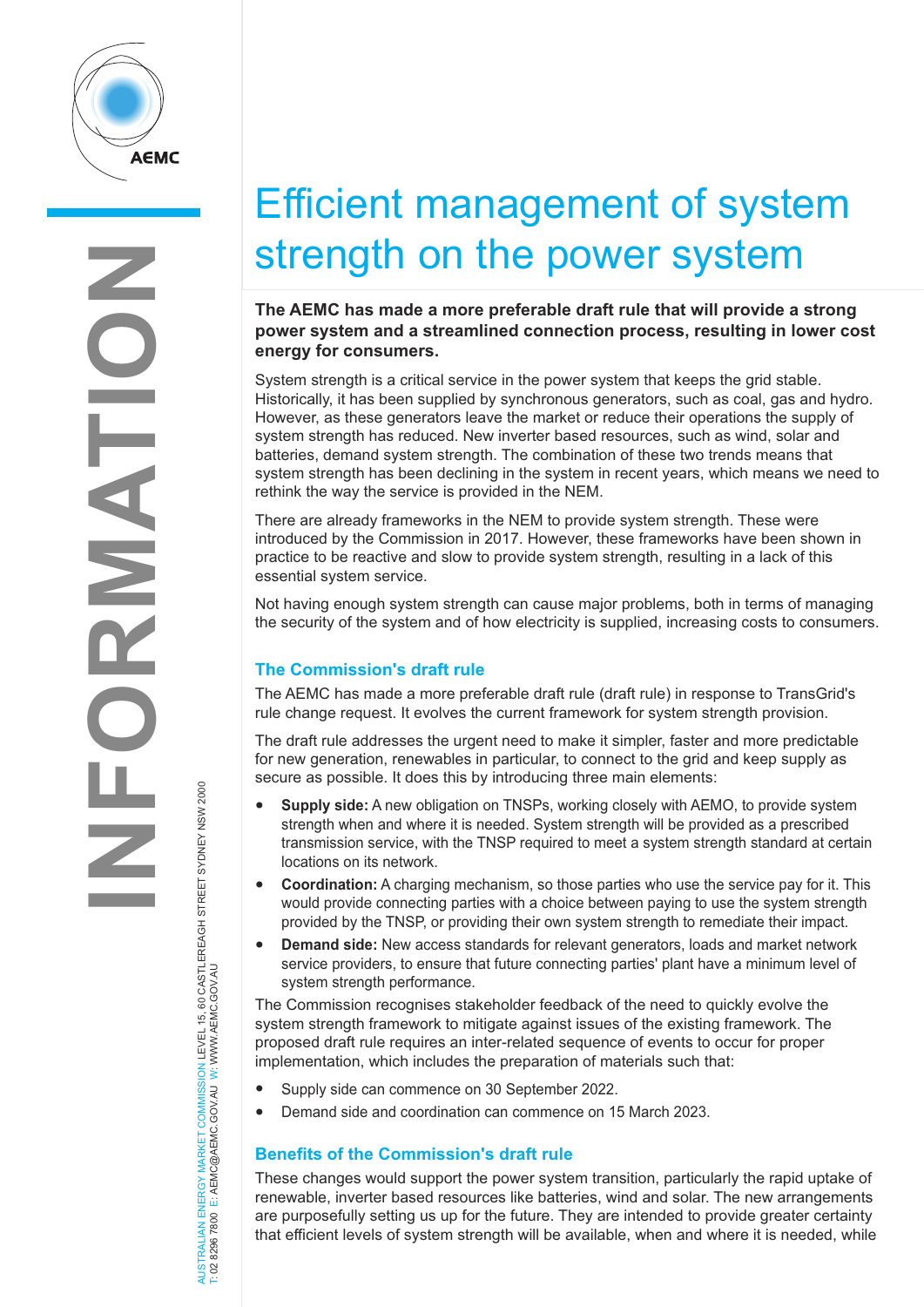promoting the flexibility that is needed as the system changes.

The Commission considers that these reforms are in the long term interests of consumers as they will support more efficient connection of new generation and deliver a more secure energy system. This will help to keep prices as low as possible for consumers.

The draft rule seeks to address the key issues with the current frameworks.

### **Consultation**

The Commission welcomes stakeholder feedback and engagement. The closing date for submissions is 17 June 2021.

To assist this process, a public forum on this draft determination will be held on 6 May 2021, and you can register attendance on our website.

### **Background: the rule change request**

TransGrid lodged a rule change request on 27 April 2020 to amend the National Electricity Rules. The rule change request identified issues similar to those identified in our March <sup>2020</sup>*Investigation into system strength frameworks in the NEM: Discussion paper*.

TransGrid recognised system strength was an urgent issue to address in the NEM, and identified three principal issues with the current frameworks:1

- The lack of ability to effectively coordinate solutions in a timely manner to address system strength issues across the 'do no harm' and minimum frameworks, which creates the risk of feedback loops and inefficiencies. This includes the increased risk of costly interventions in the NEM to maintain security.
- The additional time and cost for connections due to the system strength impact modelling and remediation requirements of the 'do no harm' obligation.

At a high level, TransGrid proposed to remove the 'do no harm' obligation as well as to make amendments the minimum system strength framework, including:

- AEMO setting the system strength requirement for identified fault level nodes in the system.
- An independent body (e.g. the Reliability Panel) would set a probabilistic planning standard.
- TNSPs would be obligated to maintain this standard for each identified node in their network.

#### **Interaction with ESB's Post 2025 market design project**

This draft rule is closely related and linked to the redesign of the national electricity market currently being undertaken by the energy market bodies through the Energy Security Board (ESB).2 The ESB's workstream on essential system services is considering how four key services are to be provided for the future power system: frequency control, operating reserves, inertia and system strength; all of which are critical to keeping lights on the NEM.

This draft rule proposes arrangements to deliver the system strength component of this workstream, and is consistent with the direction of the ESB's post 2025 work. Specifically, the draft rule is consistent with the ESB's view that, due to current technological limitations, system strength should be provided through a structured procurement mechanism.

For information contact:

Director, **Christiaan Zuur** 02 8296 7841

Senior advisor, **James Hyatt** 02 8296 0628

<sup>1</sup> TransGrid, 2020, *Efficient management on system strength on the power system —* Rule change proposal, pp. 5-9, 27 April 2020.

<sup>&</sup>lt;sup>2</sup> The market bodies are the AEMC, the Australian Energy Market Operator (AEMO) and the Australian Energy Regulator (AER).